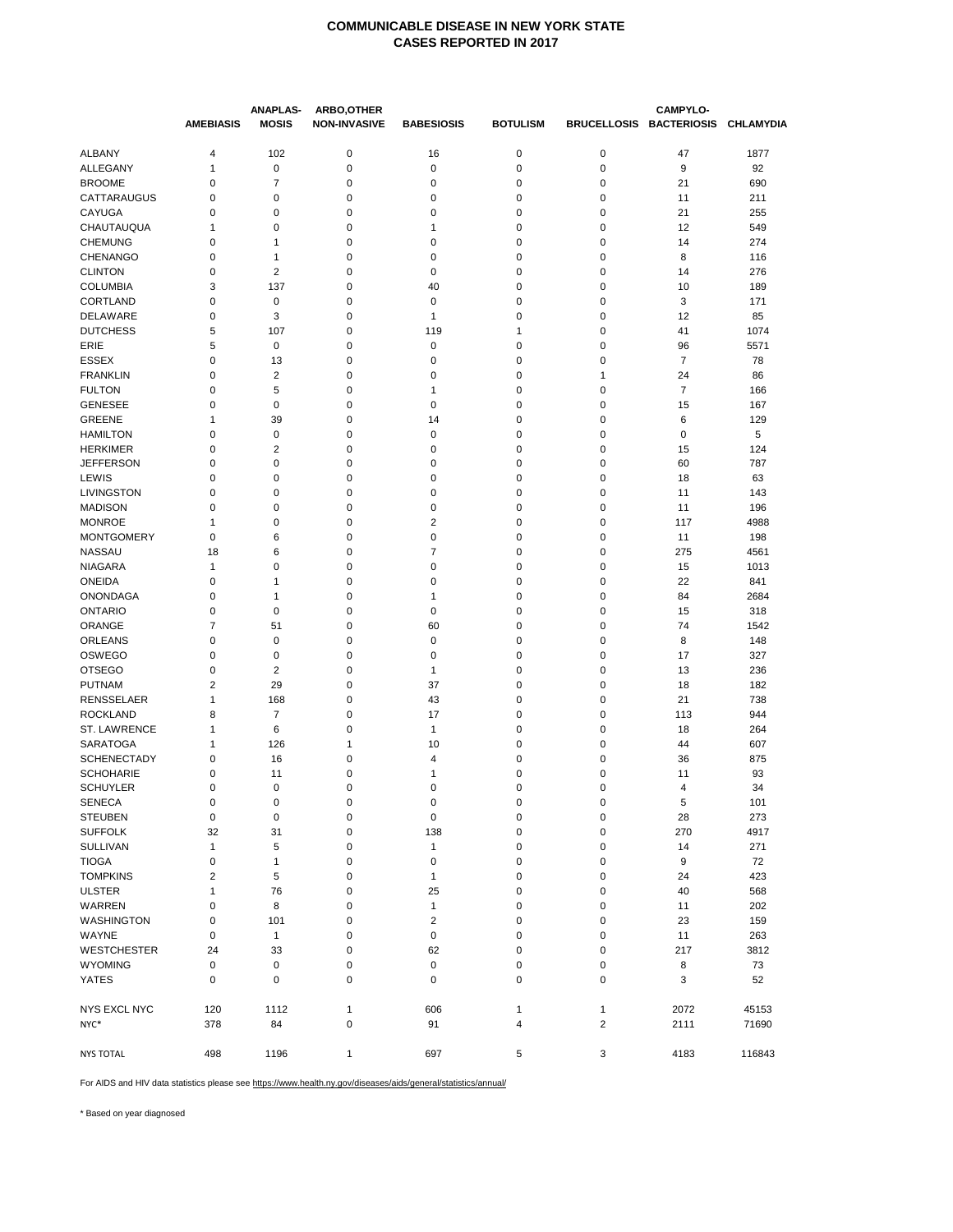|                    | <b>CHIKUNGUNYA</b>      | <b>CHOLERA</b>          | <b>CRYPTO-</b><br><b>SPORIDIOSIS</b> | <b>CYCLOSPORIASIS</b>   | <b>DENGUE</b><br><b>FEVER</b> | E. COLI        | SHIGA-TOXIN EHRLICHIOSIS | <b>EHRLICH/ANAPLAS</b><br><b>UNDETERMINED</b> |
|--------------------|-------------------------|-------------------------|--------------------------------------|-------------------------|-------------------------------|----------------|--------------------------|-----------------------------------------------|
| ALBANY             | 0                       | 0                       | 5                                    | $\overline{\mathbf{c}}$ | 0                             | 5              | $\overline{2}$           | $\pmb{0}$                                     |
| ALLEGANY           | $\mathbf 0$             | 0                       | $\mathbf{1}$                         | $\pmb{0}$               | $\mathbf 0$                   | $\mathbf 0$    | 0                        | $\mathbf 0$                                   |
| <b>BROOME</b>      | 0                       | 0                       | 2                                    | 0                       | 0                             | 3              | 3                        | 0                                             |
| <b>CATTARAUGUS</b> | 0                       | 0                       | 4                                    | 0                       | 0                             | $\overline{2}$ | 1                        | $\pmb{0}$                                     |
| <b>CAYUGA</b>      | $\mathbf 0$             | 0                       | 5                                    | 0                       | $\mathbf 0$                   | 3              | 0                        | 0                                             |
| CHAUTAUQUA         | 0                       | 0                       | 8                                    | 0                       | 0                             | $\overline{2}$ | 0                        | 0                                             |
| <b>CHEMUNG</b>     | 0                       | 0                       | $\mathbf 1$                          | 0                       | 0                             | $\mathbf 0$    | 1                        | 0                                             |
| <b>CHENANGO</b>    | 0                       | 0                       | 10                                   | 0                       | 0                             | $\mathbf{1}$   | 2                        | 0                                             |
| <b>CLINTON</b>     | 0                       | 0                       | 0                                    | 0                       | 0                             | $\mathbf{1}$   | 1                        | 0                                             |
| <b>COLUMBIA</b>    | 0                       | 0                       | 2                                    | 2                       | 0                             | $\mathbf 0$    | 4                        | $\overline{2}$                                |
| <b>CORTLAND</b>    | 0                       | 0                       | 4                                    | 0                       | 0                             | $\mathbf 0$    | 0                        | $\pmb{0}$                                     |
| <b>DELAWARE</b>    | 0                       | 0                       | 2                                    | 0                       | 0                             | 0              | 0                        | 0                                             |
| <b>DUTCHESS</b>    | 0                       | 0                       | 5                                    | 0                       | 0                             | 5              | 19                       | $\overline{\mathbf{c}}$                       |
| ERIE               | $\overline{2}$          | 0                       | 8                                    | 0                       | 0                             | 17             | 0                        | 0                                             |
| <b>ESSEX</b>       | 0                       | 0                       | 1                                    | 1                       | 0                             | $\mathbf{1}$   | 0                        | 0                                             |
| <b>FRANKLIN</b>    | 0                       | 0                       | 6                                    | 1                       | 0                             | $\mathbf{1}$   | 0                        | 0                                             |
| <b>FULTON</b>      | 0                       | 0                       | 1                                    | 0                       | 0                             | 1              | 0                        | 0                                             |
| <b>GENESEE</b>     | 0                       | 0                       | 1                                    | 0                       | 0                             | 3              | 0                        | 0                                             |
| <b>GREENE</b>      | 0                       | 0                       | 0                                    | 0                       | 0                             | 0              | 0                        | 0                                             |
| <b>HAMILTON</b>    | 0                       | 0                       | 0                                    | 0                       | 0                             | 0              | 0                        | 0                                             |
| <b>HERKIMER</b>    | 0                       | 0                       | 4                                    | 0                       | 0                             | $\overline{4}$ | 0                        | 0                                             |
| <b>JEFFERSON</b>   | 0                       | 0                       | 32                                   | 2                       | 0                             | 9              | 1                        | 0                                             |
| LEWIS              | 0                       | 0                       | 15                                   | 1                       | 0                             | 10             | 0                        | $\pmb{0}$                                     |
| LIVINGSTON         | 0                       | 0                       | $\overline{2}$                       | 0                       | 0                             | 5              | 0                        | 0                                             |
| <b>MADISON</b>     | 0                       | 0                       | 11                                   | 0                       | 0                             | 3              | 0                        | 0                                             |
| <b>MONROE</b>      | 0                       | 1                       | 12                                   | 0                       | 1                             | 30             | 0                        | 0                                             |
| <b>MONTGOMERY</b>  | 0                       | 0                       | $\mathbf{1}$                         | 0                       | 0                             | $\overline{2}$ | 0                        | $\pmb{0}$                                     |
| <b>NASSAU</b>      | $\overline{\mathbf{c}}$ | 0                       | $\overline{7}$                       | 0                       | $\overline{2}$                | 18             | 3                        | 1                                             |
| <b>NIAGARA</b>     | 0                       | 0                       | $\overline{2}$                       | 0                       | 0                             | $\mathbf 0$    | 0                        | $\pmb{0}$                                     |
| <b>ONEIDA</b>      | 0                       | 0                       | 12                                   | 0                       | 0                             | $\overline{2}$ | 0                        | $\pmb{0}$                                     |
| <b>ONONDAGA</b>    | 0                       | 0                       | 11                                   | 0                       | 0                             | 14             | 0                        | 0                                             |
| <b>ONTARIO</b>     | 0                       | 0                       | $\overline{2}$                       | 0                       | 0                             | $\overline{2}$ | 0                        | $\pmb{0}$                                     |
| ORANGE             | 0                       | 0                       | 8                                    | 2                       | 0                             | 4              | 17                       | 1                                             |
| ORLEANS            | 0                       | 0                       | 0                                    | 0                       | 0                             | $\mathbf{1}$   | 0                        | 0                                             |
| OSWEGO             | 0                       | 0                       | 5                                    | 0                       | 0                             | $\overline{2}$ | 0                        | $\pmb{0}$                                     |
| <b>OTSEGO</b>      | 0                       | 0                       | 3                                    | 0                       | 0                             | 1              | 2                        | 0                                             |
| <b>PUTNAM</b>      | 0                       | 0                       | 0                                    | 0                       | 0                             | $\mathbf{1}$   | 5                        | 1                                             |
| <b>RENSSELAER</b>  | 0                       | 0                       | $\overline{2}$                       | 0                       | 0                             | $\overline{2}$ | 3                        | 1                                             |
| <b>ROCKLAND</b>    | 0                       | 0                       | 3                                    | 0                       | $\mathbf{1}$                  | 9              | 4                        | 0                                             |
| ST. LAWRENCE       | 0                       | 0                       | 4                                    | 0                       | 0                             | 6              | 1                        | 0                                             |
| <b>SARATOGA</b>    | 0                       | 0                       | 6                                    | 0                       | 0                             | 4              | 2                        | 0                                             |
| <b>SCHENECTADY</b> | 0                       | 0                       | $\overline{2}$                       | 1                       | 0                             | 4              | 0                        | 0                                             |
| <b>SCHOHARIE</b>   | 0                       | 0                       | 3                                    | 0                       | 0                             | $\mathbf 0$    | 0                        | 0                                             |
| <b>SCHUYLER</b>    | 0                       | 0                       | $\mathbf 0$                          | 0                       | 0                             | 2              | 0                        | $\mathbf 0$                                   |
| <b>SENECA</b>      | $\pmb{0}$               | $\pmb{0}$               | $\pmb{0}$                            | $\mathbf{1}$            | 0                             | $\mathbf{1}$   | $\mathbf 0$              | 0                                             |
| <b>STEUBEN</b>     | $\mathbf{1}$            | 0                       | 10                                   | $\pmb{0}$               | $\pmb{0}$                     | $\mathsf 3$    | $\mathbf 0$              | $\pmb{0}$                                     |
| <b>SUFFOLK</b>     | $\mathbf{1}$            | 0                       | 9                                    | 5                       | $\mathbf{1}$                  | 17             | 55                       | $\overline{c}$                                |
| SULLIVAN           | $\mathbf 0$             | 0                       | $\mathbf 0$                          | 0                       | $\mathbf 0$                   | $\overline{c}$ | $\mathbf 0$              | 0                                             |
| <b>TIOGA</b>       | $\mathbf 0$             | 0                       | $\overline{7}$                       | 0                       | $\mathbf 0$                   | $\mathbf 0$    | 1                        | $\pmb{0}$                                     |
| <b>TOMPKINS</b>    | 0                       | 0                       | 19                                   | 0                       | $\mathbf{1}$                  | 5              | 2                        | $\pmb{0}$                                     |
| <b>ULSTER</b>      | 0                       | 0                       | $\mathbf{1}$                         | $\overline{2}$          | 0                             | $\overline{2}$ | 8                        | 0                                             |
| WARREN             | $\mathbf 0$             | 0                       | $\mathbf 0$                          | $\pmb{0}$               | $\mathbf 0$                   | $\sqrt{5}$     | $\mathbf 0$              | 1                                             |
| WASHINGTON         | 0                       | 0                       | $\mathbf 0$                          | 0                       | 0                             | $\mathbf 0$    | 3                        | $\pmb{0}$                                     |
| WAYNE              | 0                       | 0                       | 3                                    | 0                       | 0                             | 5              | $\mathbf 0$              | 0                                             |
| <b>WESTCHESTER</b> | $\mathbf 0$             | 0                       | 12                                   | 4                       | $\mathbf 0$                   | $\overline{7}$ | 15                       | $\overline{2}$                                |
| <b>WYOMING</b>     | 0                       | 0                       | $\overline{c}$                       | 0                       | 0                             | $\mathbf{1}$   | $\mathbf 0$              | $\pmb{0}$                                     |
| <b>YATES</b>       | $\mathbf 0$             | 0                       | $\pmb{0}$                            | $\pmb{0}$               | $\pmb{0}$                     | 3              | $\mathbf 0$              | 0                                             |
| NYS EXCL NYC       | 6                       | 1                       | 276                                  | 24                      | 6                             | 231            | 155                      | 13                                            |
| NYC*               | 13                      | 1                       | 163                                  | 61                      | 32                            | 115            | 15                       | 0                                             |
| <b>NYS TOTAL</b>   | 19                      | $\overline{\mathbf{c}}$ | 439                                  | 85                      | 38                            | 346            | 170                      | 13                                            |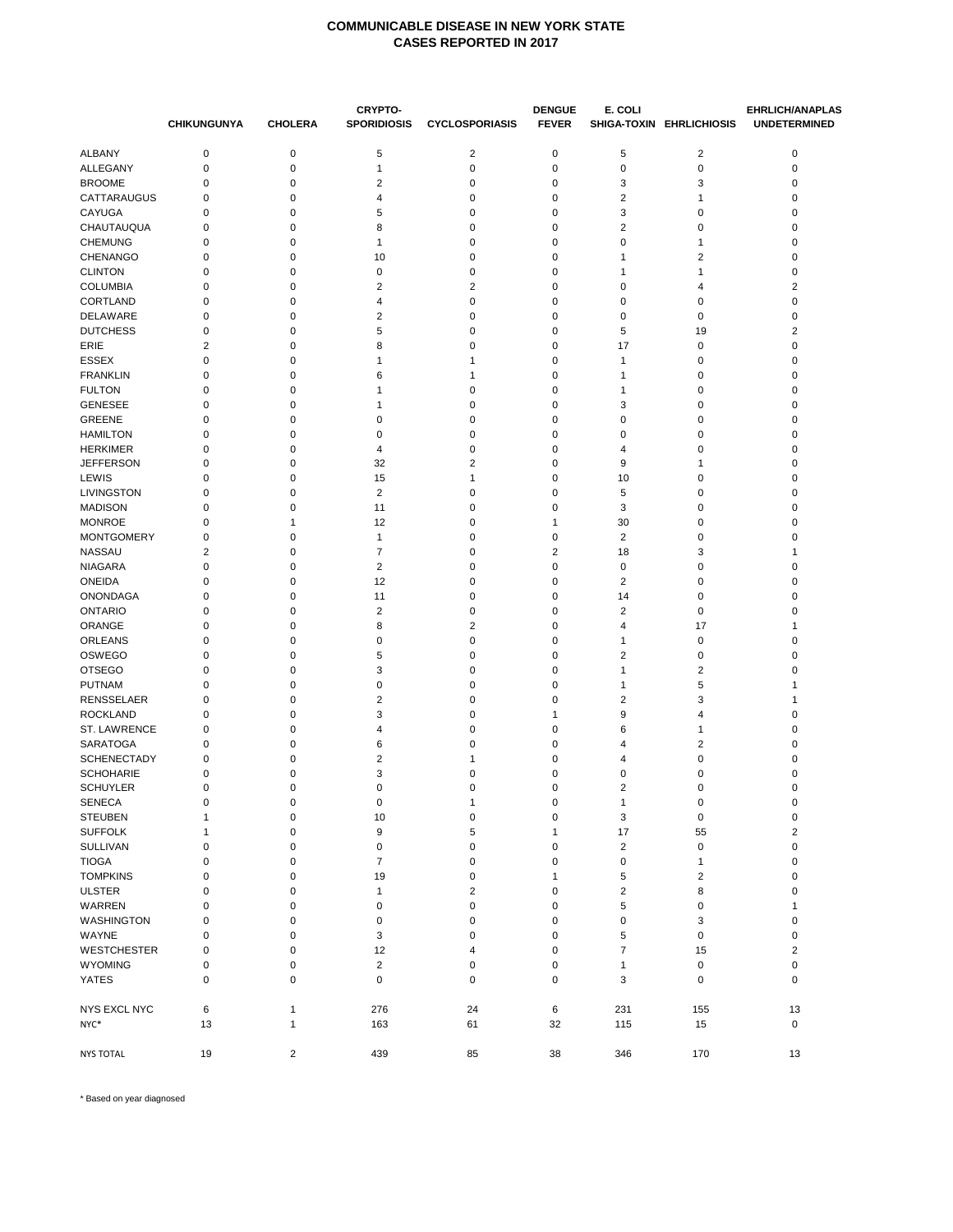|                                   |                                  | <b>HEMOLYTIC</b>        |                  |                                         |                         |                                  |                         |                                    |                                       |  |  |
|-----------------------------------|----------------------------------|-------------------------|------------------|-----------------------------------------|-------------------------|----------------------------------|-------------------------|------------------------------------|---------------------------------------|--|--|
|                                   | <b>ENCEPHALITIS</b><br>(NON-WNV) | <b>GIARDIASIS</b>       | <b>GONORRHEA</b> | <b>HAEMOPHILUS</b><br><b>INFLUENZAE</b> | <b>HANTAVIRUS</b>       | <b>UREMIC</b><br><b>SYNDROME</b> | <b>HEPATITIS A</b>      | <b>HEPATITIS B</b><br><b>ACUTE</b> | <b>HEPATITIS B</b><br><b>CHRONIC*</b> |  |  |
| <b>ALBANY</b>                     | $\mathbf{1}$                     | 34                      | 519              | 9                                       | 0                       | $\pmb{0}$                        | 8                       | $\mathbf{1}$                       | 80                                    |  |  |
| ALLEGANY                          | $\mathbf{1}$                     | 8                       | 10               | 0                                       | $\mathbf 0$             | 0                                | 0                       | $\mathbf 0$                        | 0                                     |  |  |
| <b>BROOME</b>                     | 0                                | 11                      | 162              | 4                                       | 0                       | 0                                | 0                       | 0                                  | 7                                     |  |  |
| CATTARAUGUS                       | 0                                | 4                       | 46               | 1                                       | 0                       | 0                                | 0                       | 0                                  | 2                                     |  |  |
| CAYUGA                            | 0                                | 9                       | 22               | $\overline{\mathbf{c}}$                 | 0                       | 0                                | 0                       | 0                                  | 4                                     |  |  |
| CHAUTAUQUA                        | 0                                | 10                      | 171              | 3                                       | 0                       | 0                                | 0                       | $\mathbf 0$                        | 4                                     |  |  |
| <b>CHEMUNG</b>                    | 0                                | 3                       | 35               | 2                                       | 0                       | 0                                | 0                       | 0                                  | 5                                     |  |  |
| CHENANGO                          | 0                                | 8                       | 8                | 3                                       | 0                       | 1                                | 0                       | 0                                  | $\overline{\mathbf{c}}$               |  |  |
| <b>CLINTON</b>                    | 0                                | 7                       | 6                | 4                                       | $\mathbf 0$             | 0                                | 0                       | $\mathbf 0$                        | 3                                     |  |  |
| <b>COLUMBIA</b>                   | $\mathbf{1}$                     | 4                       | 30               | 5                                       | 0                       | 0                                | 1                       | $\mathbf 0$                        | 8                                     |  |  |
| CORTLAND                          | 0                                | 6                       | 12               | 0                                       | 0                       | 0                                | 0                       | 0                                  | 0                                     |  |  |
| DELAWARE                          | 1                                | 11                      | 6                | 0                                       | 0                       | 0                                | 0                       | 1                                  | $\mathbf 0$                           |  |  |
| <b>DUTCHESS</b>                   | $\overline{2}$                   | 22                      | 210              | 9                                       | 0                       | $\mathbf{1}$                     | 3                       | $\overline{\mathbf{c}}$            | 50                                    |  |  |
| ERIE                              | 0                                | 83                      | 2039             | 25                                      | 0                       | 0                                | 4                       | 3                                  | 123                                   |  |  |
| <b>ESSEX</b>                      | 1                                | 5                       | 3                | $\mathbf 0$                             | 0                       | 0                                | 0                       | $\mathbf 0$                        | 3                                     |  |  |
| <b>FRANKLIN</b>                   | 0                                | 11                      | 6                | 1                                       | 1                       | 0                                | 0                       | $\mathbf 0$                        | 3                                     |  |  |
| <b>FULTON</b>                     | 0                                | 2                       | 21               | 1                                       | 0                       | 0                                | 1                       | 0                                  | 3                                     |  |  |
| <b>GENESEE</b>                    | $\mathbf 0$                      | 2                       | 32               | 3                                       | 0                       | 0                                | 0                       | $\mathbf 0$                        | $\overline{4}$                        |  |  |
| <b>GREENE</b>                     | $\mathbf{1}$                     | $\mathbf{1}$            | 22               | 1                                       | 0                       | 0                                | $\mathbf 0$             | $\mathbf 0$                        | $\overline{\mathbf{c}}$               |  |  |
| <b>HAMILTON</b>                   | 0                                | 0                       | $\mathbf 0$      | 0                                       | 0                       | 0                                | 0                       | 0                                  | 0                                     |  |  |
| <b>HERKIMER</b>                   | 0                                | 7                       | 15               | 1                                       | $\mathbf 0$             | 0                                | 0                       | $\mathbf 0$                        | 2                                     |  |  |
| <b>JEFFERSON</b>                  | 6                                | 17                      | 122              | 4                                       | $\mathbf 0$             | 0                                | 1                       | $\mathbf 0$                        | 12                                    |  |  |
| LEWIS                             | 1                                | 11                      | 5                | 0                                       | 0                       | 0                                | 0                       | $\mathbf 0$                        | 0                                     |  |  |
| <b>LIVINGSTON</b>                 | $\mathbf 0$                      | 2                       | 10               | 0                                       | 0                       | 0                                | 0                       | $\mathbf 0$                        | $\mathbf{1}$                          |  |  |
| <b>MADISON</b>                    | 0                                | 4                       | 24               | 1                                       | 0                       | 0                                | 1                       | $\mathbf 0$                        | $\mathbf{1}$                          |  |  |
| <b>MONROE</b>                     | 1                                | 41                      | 1891             | 17                                      | 0                       | 1                                | 1                       | $\overline{2}$                     | 118                                   |  |  |
| <b>MONTGOMERY</b>                 | 0                                | 5                       | 35               | $\mathbf{1}$                            | $\mathbf 0$             | 0                                | 1                       | 1                                  | 0                                     |  |  |
| <b>NASSAU</b>                     | 0                                | 73                      | 717              | 27                                      | 0                       | 0                                | 15                      | 4                                  | 485                                   |  |  |
| <b>NIAGARA</b><br><b>ONEIDA</b>   | $\overline{\mathbf{c}}$<br>1     | 7<br>34                 | 409<br>162       | 6<br>5                                  | 0<br>0                  | 0<br>0                           | 1<br>0                  | 1<br>$\pmb{0}$                     | 18                                    |  |  |
|                                   | $\mathbf{1}$                     |                         |                  | 9                                       |                         | $\mathbf 0$                      | 3                       | 3                                  | 54<br>74                              |  |  |
| <b>ONONDAGA</b><br><b>ONTARIO</b> | 0                                | 29                      | 773              | $\mathbf{1}$                            | 0<br>0                  | 0                                |                         |                                    | $\overline{7}$                        |  |  |
| ORANGE                            | $\overline{\mathbf{c}}$          | 6<br>31                 | 66<br>294        | 11                                      | 0                       | 0                                | 1<br>4                  | $\mathbf{1}$<br>$\overline{2}$     | 51                                    |  |  |
| <b>ORLEANS</b>                    | $\mathbf 0$                      | $\mathbf 0$             | 31               | $\overline{2}$                          | $\mathbf 0$             | 0                                | 0                       | $\mathbf 0$                        | $\overline{2}$                        |  |  |
| OSWEGO                            | 0                                | 11                      | 49               | 0                                       | 0                       | 0                                | 0                       | $\mathbf 0$                        | $\overline{2}$                        |  |  |
| <b>OTSEGO</b>                     | 1                                | 11                      | 26               | 2                                       | 0                       | 0                                | 0                       | 0                                  | 4                                     |  |  |
| <b>PUTNAM</b>                     | 1                                | 14                      | 27               | 4                                       | $\mathbf 0$             | 0                                | 1                       | $\mathbf 0$                        | 13                                    |  |  |
| <b>RENSSELAER</b>                 | 2                                | 6                       | 176              | 5                                       | 0                       | 0                                | 1                       | 0                                  | 16                                    |  |  |
| <b>ROCKLAND</b>                   | 4                                | 25                      | 124              | 10                                      | 0                       | 1                                | 1                       | 1                                  | 41                                    |  |  |
| ST. LAWRENCE                      | 0                                | 10                      | 24               | $\overline{2}$                          | $\mathbf 0$             | 0                                | 0                       | 1                                  | 5                                     |  |  |
| <b>SARATOGA</b>                   | 4                                | 21                      | 71               | 4                                       | 0                       | 0                                | $\overline{\mathbf{c}}$ | 0                                  | 14                                    |  |  |
| <b>SCHENECTADY</b>                | 0                                | 13                      | 321              | 7                                       | 0                       | 0                                | 0                       | 1                                  | 16                                    |  |  |
| <b>SCHOHARIE</b>                  | $\mathbf 0$                      | 3                       | 13               | 1                                       | 0                       | 0                                | 0                       | $\mathbf 0$                        | $\mathbf 0$                           |  |  |
| SCHUYLER                          | $\pmb{0}$                        | 1                       | $\pmb{0}$        | 0                                       | 0                       | 0                                | 0                       |                                    | $\pmb{0}$                             |  |  |
| <b>SENECA</b>                     | 0                                | $\overline{\mathbf{c}}$ | 10               | 3                                       | $\pmb{0}$               | 0                                | 0                       | 0                                  | 4                                     |  |  |
| <b>STEUBEN</b>                    | $\pmb{0}$                        | 10                      | 25               | $\mathbf{1}$                            | $\pmb{0}$               | 0                                | 0                       | $\mathbf{1}$                       | 5                                     |  |  |
| <b>SUFFOLK</b>                    | 6                                | 95                      | 760              | 42                                      | $\mathbf{1}$            | $\pmb{0}$                        | 15                      | 8                                  | 289                                   |  |  |
| SULLIVAN                          | 0                                | 8                       | 75               | $\overline{\mathbf{c}}$                 | $\pmb{0}$               | 0                                | 0                       | $\pmb{0}$                          | $\sqrt{2}$                            |  |  |
| <b>TIOGA</b>                      | 0                                | 6                       | 15               | $\mathbf{1}$                            | 0                       | 0                                | 0                       | 0                                  | 6                                     |  |  |
| <b>TOMPKINS</b>                   | 4                                | 11                      | 87               | 0                                       | 0                       | 0                                | 0                       | 0                                  | 24                                    |  |  |
| <b>ULSTER</b>                     | 0                                | 13                      | 124              | 1                                       | 0                       | 0                                | 5                       | 0                                  | 20                                    |  |  |
| WARREN                            | 0                                | $\mathbf{1}$            | 15               | 1                                       | 0                       | 0                                | 0                       | 0                                  | 3                                     |  |  |
| WASHINGTON                        | 1                                | 6                       | 20               | 1                                       | $\pmb{0}$               | $\pmb{0}$                        | 0                       | $\pmb{0}$                          | $\mathbf{1}$                          |  |  |
| WAYNE                             | 0                                | 5                       | 62               | 6                                       | $\pmb{0}$               | 0                                | 0                       | $\pmb{0}$                          | $\overline{\mathbf{c}}$               |  |  |
| <b>WESTCHESTER</b>                | 3                                | 85                      | 672              | 17                                      | 0                       | 0                                | 13                      | 3                                  | 302                                   |  |  |
| <b>WYOMING</b>                    | 0                                | $\mathbf{1}$            | 5                | $\pmb{0}$                               | 0                       | $\pmb{0}$                        | $\pmb{0}$               | $\pmb{0}$                          | $\mathbf{1}$                          |  |  |
| YATES                             | $\pmb{0}$                        | 0                       | 5                | 3                                       | 0                       | $\pmb{0}$                        | 0                       | $\mathbf 0$                        | $\mathbf{1}$                          |  |  |
| NYS EXCL NYC                      | 48                               | 866                     | 10620            | 271                                     | $\sqrt{2}$              | 4                                | 83                      | 37                                 | 1899                                  |  |  |
| NYC**                             | <b>NA</b>                        | 975                     | 23491            | 118                                     | $\pmb{0}$               | 9                                | 135                     | 45                                 | 6914                                  |  |  |
|                                   |                                  |                         |                  |                                         |                         |                                  |                         |                                    |                                       |  |  |
| <b>NYS TOTAL</b>                  | NA                               | 1841                    | 34111            | 389                                     | $\overline{\mathbf{c}}$ | 13                               | 218                     | 82                                 | 8813                                  |  |  |

\* Cases As of July 30, 2018. Excludes inmates.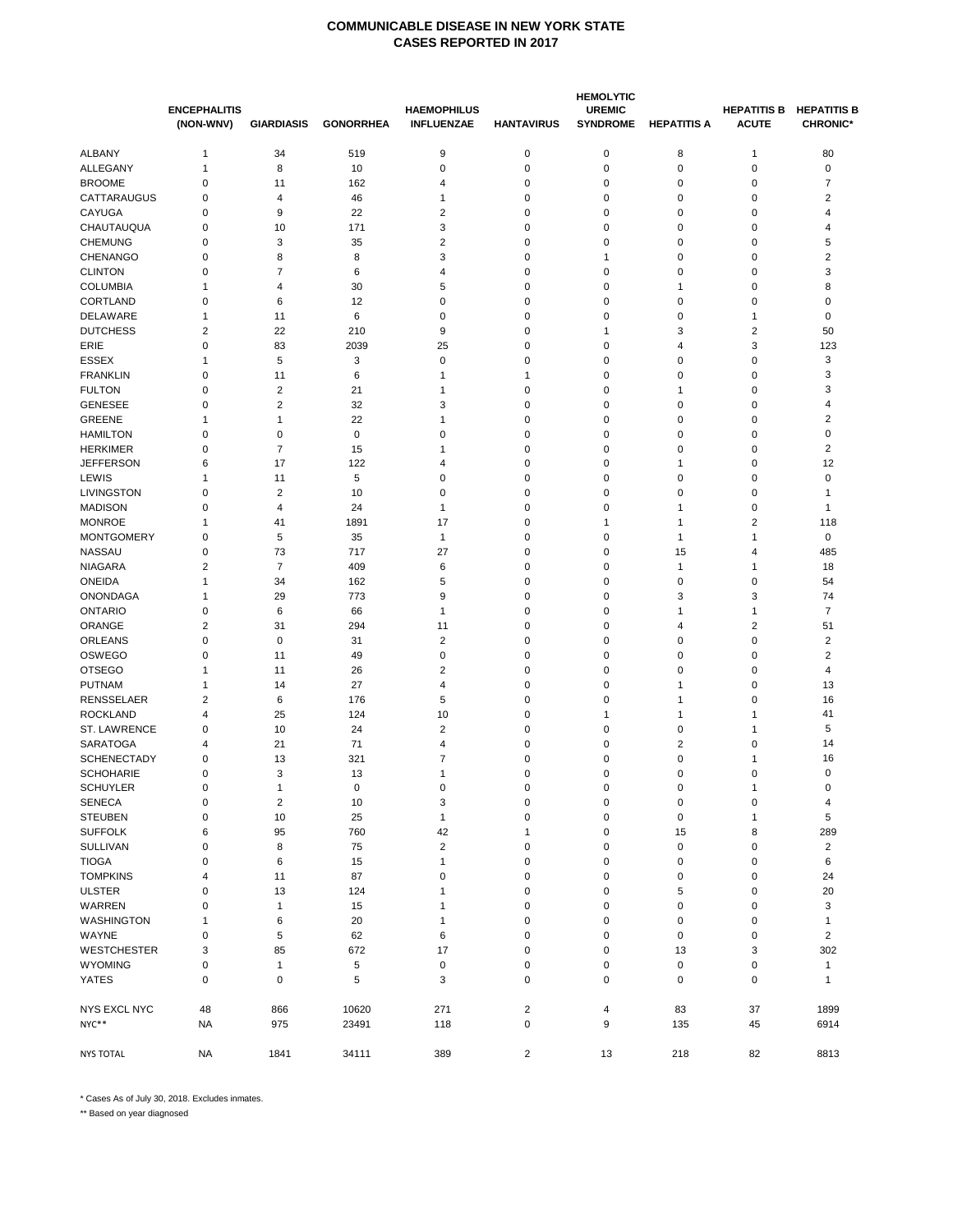|                     |                                    |                                       | <b>HERPES INF,</b>       | <b>LABORATORY</b>                    |                         |                    |                                 |                                     |  |
|---------------------|------------------------------------|---------------------------------------|--------------------------|--------------------------------------|-------------------------|--------------------|---------------------------------|-------------------------------------|--|
|                     | <b>HEPATITIS C</b><br><b>ACUTE</b> | <b>HEPATITIS C</b><br><b>CHRONIC*</b> | INFANT<60<br><b>DAYS</b> | <b>CONFIRMED</b><br><b>INFLUENZA</b> | <b>LEGIONELLOSIS</b>    | <b>LISTERIOSIS</b> | <b>LYME</b><br><b>DISEASE**</b> | <b>GRANULOMA</b><br><b>VENEREUM</b> |  |
| ALBANY              | 13                                 | 196                                   | 0                        | 843                                  | 8                       | $\overline{2}$     | 459                             | 0                                   |  |
| <b>ALLEGANY</b>     | $\overline{2}$                     | 38                                    | 0                        | 222                                  | $\overline{7}$          | $\pmb{0}$          | 14                              | 0                                   |  |
| <b>BROOME</b>       | 16                                 | 187                                   | 0                        | 1395                                 | 10                      | 2                  | 400                             | 0                                   |  |
| CATTARAUGUS         | 0                                  | 94                                    | 0                        | 119                                  | 4                       | $\pmb{0}$          | 29                              | 0                                   |  |
| CAYUGA              | 0                                  | 54                                    | 1                        | 655                                  | 4                       | 1                  | 20                              | 0                                   |  |
| CHAUTAUQUA          | 1                                  | 144                                   | 1                        | 564                                  | 4                       | 1                  | 4                               | 0                                   |  |
| <b>CHEMUNG</b>      | 0                                  | 73                                    | 0                        | 621                                  | 6                       | $\pmb{0}$          | 115                             | 1                                   |  |
| <b>CHENANGO</b>     | 1                                  | 41                                    | 0                        | 508                                  | $\mathbf{1}$            | 1                  | 127                             | 0                                   |  |
| <b>CLINTON</b>      | 9                                  | 68                                    | 0                        | 297                                  | $\mathbf{1}$            | $\pmb{0}$          | 55                              | 0                                   |  |
| <b>COLUMBIA</b>     | 3                                  | 41                                    | 0                        | 232                                  | $\mathbf{1}$            | 1                  | 434                             | 0                                   |  |
| CORTLAND            | 2                                  | 48                                    | 0                        | 299                                  | 22                      | $\pmb{0}$          | 46                              | 0                                   |  |
| DELAWARE            | 5                                  | 23                                    | 0                        | 273                                  | $\mathbf{1}$            | 1                  | 124                             | 0                                   |  |
| <b>DUTCHESS</b>     | 4                                  | 243                                   | 1                        | 990                                  | 9                       | $\pmb{0}$          | 581                             | 0                                   |  |
| ERIE                | 10                                 | 919                                   | 1                        | 2527                                 | 87                      | 5                  | 89                              | 0                                   |  |
| <b>ESSEX</b>        | 1                                  | 34                                    | 0                        | 83                                   | $\overline{2}$          | $\pmb{0}$          | 121                             | 0                                   |  |
| <b>FRANKLIN</b>     | 6                                  | 29                                    | 0                        | 201                                  | 0                       | $\pmb{0}$          | 41                              | 0                                   |  |
| <b>FULTON</b>       |                                    | 48                                    | 1                        | 173                                  | $\mathbf{1}$            | 0                  | 40                              | 0                                   |  |
| <b>GENESEE</b>      | 1                                  |                                       | 0                        |                                      |                         | $\overline{2}$     |                                 |                                     |  |
|                     | 1                                  | 37                                    |                          | 352                                  | 4                       |                    | 6                               | 0<br>0                              |  |
| <b>GREENE</b>       | 3                                  | 45                                    | 0                        | 179                                  | 3                       | $\pmb{0}$          | 358                             |                                     |  |
| <b>HAMILTON</b>     | 0                                  | $\sqrt{2}$                            | 0                        | 15                                   | $\mathbf{1}$            | 0                  | $\mathbf{1}$                    | 0                                   |  |
| <b>HERKIMER</b>     | 0                                  | 45                                    | 0                        | 554                                  | 3                       | $\pmb{0}$          | 48                              | 0                                   |  |
| <b>JEFFERSON</b>    | 2                                  | 62                                    | 0                        | 606                                  | 3                       | $\pmb{0}$          | 67                              | 0                                   |  |
| LEWIS               | $\overline{2}$                     | 13                                    | 0                        | 285                                  | $\mathbf{1}$            | $\pmb{0}$          | 19                              | 0                                   |  |
| LIVINGSTON          | 1                                  | 36                                    | 0                        | 197                                  | 4                       | 1                  | 14                              | 0                                   |  |
| <b>MADISON</b>      | 0                                  | 47                                    | 0                        | 508                                  | $\mathbf{1}$            | $\pmb{0}$          | 67                              | 0                                   |  |
| <b>MONROE</b>       | 9                                  | 350                                   | 0                        | 3701                                 | 53                      | $\mathbf{1}$       | 184                             | 4                                   |  |
| <b>MONTGOMERY</b>   | 2                                  | 59                                    | 0                        | 306                                  | 0                       | 0                  | 42                              | 0                                   |  |
| <b>NASSAU</b>       | 12                                 | 494                                   | 0                        | 4484                                 | 88                      | 9                  | 128                             | 0                                   |  |
| <b>NIAGARA</b>      | 5                                  | 199                                   | 0                        | 311                                  | 32                      | $\pmb{0}$          | $\overline{7}$                  | $\mathbf 0$                         |  |
| <b>ONEIDA</b>       | 6                                  | 193                                   | 0                        | 2829                                 | 11                      | 1                  | 96                              | 0                                   |  |
| <b>ONONDAGA</b>     | 6                                  | 464                                   | 1                        | 2698                                 | 40                      | $\overline{2}$     | 128                             | 0                                   |  |
| <b>ONTARIO</b>      | 3                                  | 52                                    | 0                        | 567                                  | 8                       | $\pmb{0}$          | 62                              | 0                                   |  |
| ORANGE              | 5                                  | 290                                   | 0                        | 1232                                 | 11                      | 1                  | 521                             | 0                                   |  |
| ORLEANS             | 0                                  | 21                                    | 0                        | 97                                   | $\mathbf{1}$            | $\pmb{0}$          | $\overline{\mathbf{c}}$         | 0                                   |  |
| <b>OSWEGO</b>       | 4                                  | 102                                   | 1                        | 793                                  | $\overline{\mathbf{c}}$ | $\pmb{0}$          | 125                             | 0                                   |  |
| <b>OTSEGO</b>       | 2                                  | 37                                    | 0                        | 272                                  | 5                       | $\pmb{0}$          | 187                             | 0                                   |  |
| <b>PUTNAM</b>       | $\overline{7}$                     | 54                                    | 0                        | 426                                  | 2                       | 1                  | 346                             | 0                                   |  |
| <b>RENSSELAER</b>   | 6                                  | 85                                    | 0                        | 477                                  | 3                       | $\pmb{0}$          | 633                             | 1                                   |  |
| <b>ROCKLAND</b>     | 6                                  | 121                                   | 2                        | 663                                  | 13                      | 3                  | 207                             | 0                                   |  |
| ST. LAWRENCE        | 10                                 | 101                                   | 1                        | 748                                  | 4                       | $\pmb{0}$          | 230                             | 0                                   |  |
| <b>SARATOGA</b>     | 2                                  | 66                                    | 0                        | 1210                                 | 7                       | $\pmb{0}$          | 316                             | 0                                   |  |
| <b>SCHENECTADY</b>  | 0                                  | 110                                   | 0                        | 961                                  | 8                       | 1                  | 115                             | 0                                   |  |
| <b>SCHOHARIE</b>    | 0                                  | 18                                    | 0                        | 75                                   | 2                       | $\pmb{0}$          | 59                              | 0                                   |  |
| <b>SCHUYLER</b>     | 0                                  | 11                                    | 0                        | 55                                   | 1                       | 0                  | 46                              | 0                                   |  |
| <b>SENECA</b>       | 4                                  | 44                                    | 0                        | 120                                  | $\mathbf{1}$            | $\pmb{0}$          | 18                              | 0                                   |  |
| <b>STEUBEN</b>      | 4                                  | 52                                    | 0                        | 317                                  | 5                       | $\pmb{0}$          | 105                             | 0                                   |  |
| <b>SUFFOLK</b>      | 5                                  | 825                                   | 0                        | 4400                                 | 34                      | 7                  | 523                             | 0                                   |  |
| SULLIVAN            | 0                                  | 82                                    | 0                        | 332                                  | 4                       | $\pmb{0}$          | 38                              | 0                                   |  |
| <b>TIOGA</b>        | 1                                  | 55                                    | 0                        | 255                                  | $\mathbf{1}$            | $\mathbf{1}$       | 123                             | 0                                   |  |
| <b>TOMPKINS</b>     | 5                                  | 66                                    | 0                        | 663                                  | 3                       | 0                  | 185                             | 0                                   |  |
| <b>ULSTER</b>       | 3                                  | 159                                   | 0                        | 643                                  | 8                       | $\pmb{0}$          | 419                             | 0                                   |  |
| WARREN              | 0                                  | 38                                    | 0                        | 154                                  | $\mathbf{1}$            | $\pmb{0}$          | 24                              | 0                                   |  |
| WASHINGTON          | 1                                  | 36                                    | 0                        | 167                                  | 4                       | $\pmb{0}$          | 86                              | 0                                   |  |
| WAYNE               | 5                                  | 40                                    | 0                        | 520                                  | 3                       | $\pmb{0}$          | 21                              | 0                                   |  |
| <b>WESTCHESTER</b>  | 5                                  | 357                                   | 1                        | 5179                                 | 44                      | 5                  | 407                             | 0                                   |  |
| <b>WYOMING</b>      | 0                                  | 15                                    | 0                        | 74                                   | 0                       | 0                  | $\overline{2}$                  | 0                                   |  |
| <b>YATES</b>        | 1                                  | 9                                     | 0                        | 95                                   | $\mathbf 0$             | 0                  | 56                              | 0                                   |  |
|                     |                                    |                                       |                          |                                      |                         |                    |                                 |                                     |  |
| <b>NYS EXCL NYC</b> | 202                                | 7172                                  | 11                       | 47522                                | 587                     | 49                 | 8720                            | 6                                   |  |
| NYC***              | <b>NA</b>                          | 5055                                  | 9                        | 19905                                | 435                     | 50                 | 1083                            | $\overline{\mathbf{c}}$             |  |
| <b>NYS TOTAL</b>    | <b>NA</b>                          | 12227                                 | 20                       | 67427                                | 1022                    | 99                 | 9803                            | 8                                   |  |

For AIDS and HIV data statistics please see https://www.health.ny.gov/diseases/aids/general/statistics/annual/

\* Cases As of July 30, 2018. Excludes inmates.

\*\* In 2017 27 counties investigated a sample of positive laboratory results. The number of cases was extrapolated to generate estimates

of the total number of cases. The number of reported cases for NYS excluding NYC was 4072.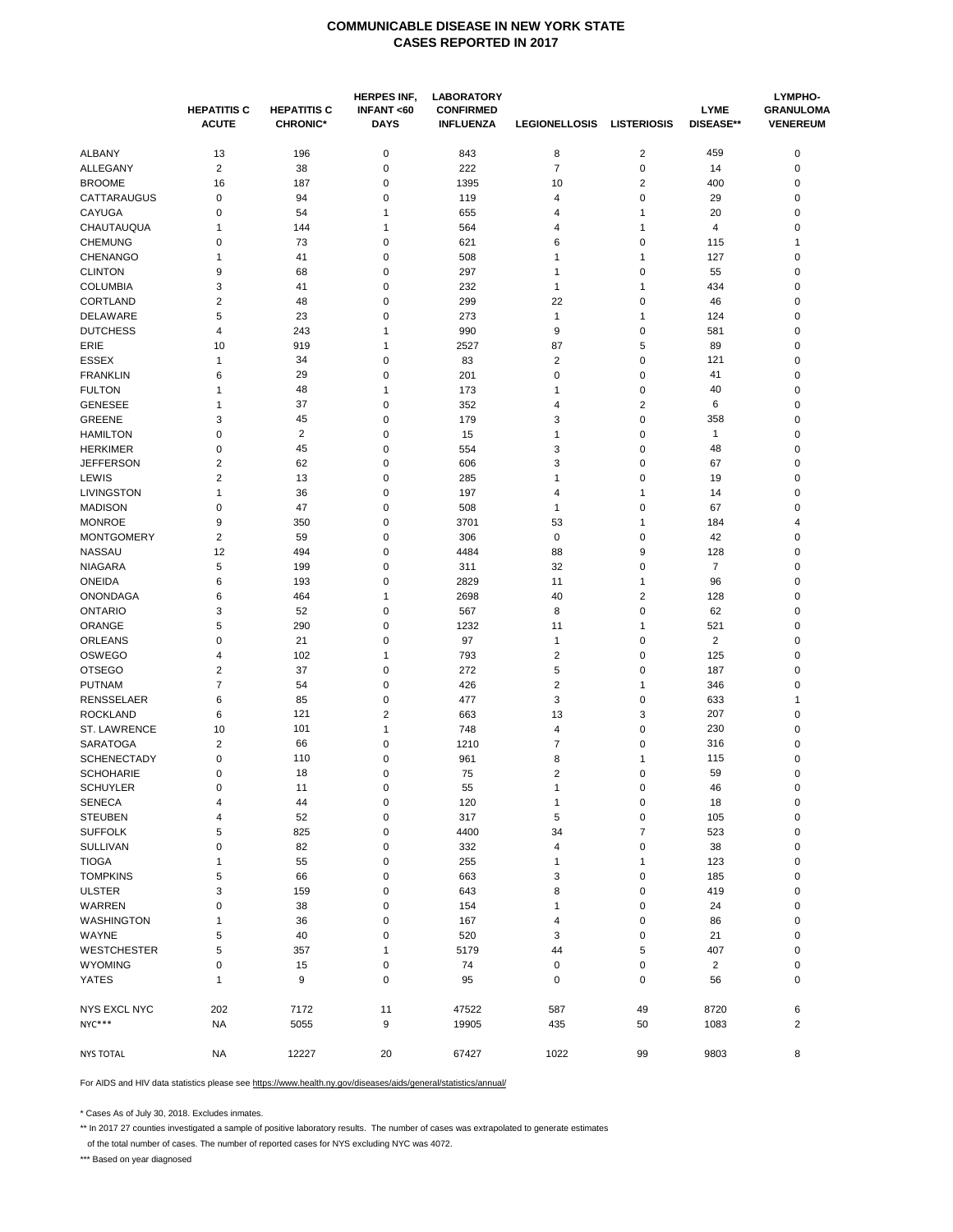|                     | <b>MALARIA</b> | <b>MEASLES</b>   | <b>MELIOIDOSIS</b> | <b>MENINGITIS</b><br><b>ASEPTIC</b> | <b>MENINGO-</b><br>COCCAL | <b>MENINGITIS OTHER</b><br><b>BACT. AND UNKNOWN</b> | <b>MUMPS</b>   | <b>PERTUSSIS</b>        |
|---------------------|----------------|------------------|--------------------|-------------------------------------|---------------------------|-----------------------------------------------------|----------------|-------------------------|
| ALBANY              | 11             | $\mathbf 0$      | $\mathbf 0$        | 13                                  | $\mathbf 0$               | $\overline{\mathbf{c}}$                             | 35             | 17                      |
| ALLEGANY            | $\pmb{0}$      | $\mathbf 0$      | $\pmb{0}$          | $\pmb{0}$                           | $\mathbf 0$               | $\pmb{0}$                                           | 0              | 1                       |
| <b>BROOME</b>       | 0              | $\pmb{0}$        | 0                  | 6                                   | 4                         | 5                                                   | 5              | 8                       |
| CATTARAUGUS         | $\mathbf 0$    | $\mathbf 0$      | 0                  | $\overline{\mathbf{c}}$             | 0                         | 1                                                   | 0              | 1                       |
| CAYUGA              | 0              | 0                | 0                  | $\mathbf{1}$                        | 0                         | 0                                                   | 1              | 14                      |
| CHAUTAUQUA          | $\mathbf 0$    | $\pmb{0}$        | $\mathbf 0$        | $\overline{2}$                      | $\pmb{0}$                 | 0                                                   | 0              | 5                       |
| <b>CHEMUNG</b>      | 0              | 0                | 0                  | $\mathbf 0$                         | 0                         | 0                                                   | 0              | $\mathbf 0$             |
| <b>CHENANGO</b>     | 0              | 0                | 0                  | $\overline{2}$                      | 0                         | 0                                                   | 0              | $\overline{2}$          |
| <b>CLINTON</b>      | 0              | $\pmb{0}$        | 0                  | 9                                   | $\pmb{0}$                 | 1                                                   | $\mathbf{1}$   | 31                      |
| <b>COLUMBIA</b>     | $\mathbf{1}$   | $\mathbf 0$      | 0                  | 5                                   | $\mathbf 0$               | 0                                                   | 0              | $\overline{7}$          |
| CORTLAND            | $\mathbf 0$    | 0                | 0                  | 5                                   | 1                         | 1                                                   | 2              | 1                       |
| DELAWARE            | 0              | $\pmb{0}$        | 0                  | $\mathbf{1}$                        | 0                         | 0                                                   | 0              | 3                       |
| <b>DUTCHESS</b>     | $\overline{2}$ | $\pmb{0}$        | 0                  | $\overline{2}$                      | $\pmb{0}$                 | 0                                                   | 0              | 19                      |
| ERIE                | 6              | 0                | 0                  | 25                                  | 0                         | $\overline{7}$                                      | 2              | 12                      |
| <b>ESSEX</b>        | 0              | $\pmb{0}$        | 0                  | $\mathbf 0$                         | $\pmb{0}$                 | 0                                                   | 3              | 3                       |
| <b>FRANKLIN</b>     | 0              | $\pmb{0}$        | 0                  | 3                                   | $\pmb{0}$                 | 1                                                   | 0              | 4                       |
| <b>FULTON</b>       | 0              | 0                | 0                  | $\mathbf 0$                         | 0                         | 0                                                   | 2              | 3                       |
| <b>GENESEE</b>      | 0              | 0                | 0                  | 2                                   | 0                         | 0                                                   | 0              | 1                       |
| <b>GREENE</b>       | 0              | $\pmb{0}$        | 0                  | $\overline{2}$                      | $\pmb{0}$                 | 0                                                   | 5              | 0                       |
|                     |                |                  |                    |                                     |                           |                                                     |                |                         |
| <b>HAMILTON</b>     | 0              | 0                | 0                  | 0                                   | 0                         | 0                                                   | $\mathbf{1}$   | 0                       |
| <b>HERKIMER</b>     | 0              | $\pmb{0}$        | 0                  | $\mathbf{1}$                        | 0                         | 0                                                   | 0              | $\mathbf{1}$            |
| <b>JEFFERSON</b>    | 1              | $\pmb{0}$        | 0                  | 6                                   | $\pmb{0}$                 | 1                                                   | 0              | $\overline{7}$          |
| LEWIS               | $\mathbf 0$    | $\mathbf 0$      | 0                  | $\mathbf{1}$                        | $\mathbf 0$               | 0                                                   | 0              | $\mathbf 0$             |
| LIVINGSTON          | 0              | $\pmb{0}$        | 0                  | $\mathbf{1}$                        | $\pmb{0}$                 | 0                                                   | $\mathbf{1}$   | 13                      |
| <b>MADISON</b>      | $\mathbf{1}$   | $\mathbf 0$      | 0                  | $\overline{2}$                      | $\pmb{0}$                 | 0                                                   | 0              | 3                       |
| <b>MONROE</b>       | 5              | $\mathbf 0$      | $\mathbf{1}$       | $\mathbf 0$                         | $\mathbf 0$               | 0                                                   | $\overline{2}$ | 30                      |
| <b>MONTGOMERY</b>   | 0              | $\pmb{0}$        | 0                  | $\mathbf{1}$                        | 0                         | 1                                                   | $\mathbf{1}$   | 0                       |
| <b>NASSAU</b>       | 6              | $\pmb{0}$        | 0                  | 58                                  | $\mathbf{1}$              | 10                                                  | 8              | 47                      |
| <b>NIAGARA</b>      | $\mathbf 0$    | $\mathbf 0$      | 0                  | 12                                  | $\mathbf 0$               | $\overline{\mathbf{c}}$                             | 0              | $\mathbf{1}$            |
| <b>ONEIDA</b>       | $\mathbf 0$    | 0                | 0                  | 10                                  | 0                         | 2                                                   | 0              | 5                       |
| <b>ONONDAGA</b>     | 10             | 1                | 0                  | 45                                  | 0                         | 0                                                   | 158            | 55                      |
| <b>ONTARIO</b>      | $\mathbf 0$    | $\mathbf 0$      | 0                  | $\mathbf{1}$                        | 0                         | 0                                                   | 0              | 16                      |
| ORANGE              | 1              | 0                | 0                  | 3                                   | 0                         | 0                                                   | 0              | 20                      |
| ORLEANS             | 0              | $\pmb{0}$        | 0                  | $\mathbf 0$                         | $\pmb{0}$                 | 0                                                   | 0              | $\overline{\mathbf{c}}$ |
| <b>OSWEGO</b>       | $\overline{2}$ | $\mathbf 0$      | 0                  | $\overline{2}$                      | $\mathbf 0$               | 0                                                   | 0              | 6                       |
| <b>OTSEGO</b>       | 0              | 0                | 0                  | $\mathbf{1}$                        | 0                         | 0                                                   | 1              | 11                      |
| <b>PUTNAM</b>       | 0              | $\mathbf 0$      | 0                  | $\overline{4}$                      | $\pmb{0}$                 | 0                                                   | 1              | $\overline{4}$          |
| <b>RENSSELAER</b>   | 0              | $\mathbf 0$      | 0                  | 8                                   | $\mathbf 0$               | 0                                                   | 4              | 6                       |
| <b>ROCKLAND</b>     | 1              | $\pmb{0}$        | 0                  | 21                                  | 0                         | 4                                                   | 4              | 8                       |
| ST. LAWRENCE        | 0              | $\pmb{0}$        | 0                  | $\mathbf{1}$                        | 1                         | 3                                                   | $\overline{2}$ | 3                       |
| <b>SARATOGA</b>     | 4              | $\pmb{0}$        | 0                  | 5                                   | $\pmb{0}$                 | 0                                                   | 33             | 4                       |
| <b>SCHENECTADY</b>  | 1              | 0                | 0                  | $\mathbf 0$                         | 0                         | 0                                                   | $\overline{2}$ | 3                       |
| <b>SCHOHARIE</b>    | 0              | 0                | 0                  | 1                                   | 0                         | 0                                                   | 0              | 0                       |
| <b>SCHUYLER</b>     | 0              | 0                | 0                  | $\mathbf 0$                         | 0                         | 0                                                   | 0              | 6                       |
| <b>SENECA</b>       | 0              | 0                | 0                  | 0                                   | 0                         | 0                                                   | 0              | 1                       |
| <b>STEUBEN</b>      | 0              | $\pmb{0}$        | 0                  | $\overline{2}$                      | $\pmb{0}$                 | 1                                                   | $\pmb{0}$      | 11                      |
| <b>SUFFOLK</b>      | 6              | 1                | 0                  | 50                                  | $\mathbf{1}$              | 2                                                   | 8              | 46                      |
| SULLIVAN            | 0              | $\pmb{0}$        | 0                  | $\pmb{0}$                           | $\pmb{0}$                 | 0                                                   | $\mathbf 1$    | 6                       |
| <b>TIOGA</b>        | 0              | $\pmb{0}$        | $\mathbf 0$        | 3                                   | $\pmb{0}$                 | 0                                                   | $\mathbf{1}$   | 3                       |
| <b>TOMPKINS</b>     | $\mathbf{1}$   | $\pmb{0}$        | $\mathbf 0$        | 3                                   | $\pmb{0}$                 | 0                                                   | $\mathbf 0$    | 20                      |
| <b>ULSTER</b>       | $\pmb{0}$      | $\pmb{0}$        | $\mathbf 0$        | $\pmb{0}$                           | $\mathbf 0$               | 0                                                   | 5              | 10                      |
|                     |                |                  |                    |                                     |                           |                                                     |                |                         |
| WARREN              | 0              | $\mathbf 0$      | 0                  | $\mathsf 0$                         | $\mathbf 0$               | 0                                                   | 2              | $\mathbf{1}$            |
| WASHINGTON          | 0              | $\pmb{0}$        | 0                  | $\mathbf{1}$                        | $\pmb{0}$                 | 0                                                   | $\overline{2}$ | 3                       |
| WAYNE               | $\mathbf 0$    | $\pmb{0}$        | 0                  | $\mathbf 0$                         | $\pmb{0}$                 | 0                                                   | 0              | $\overline{4}$          |
| <b>WESTCHESTER</b>  | 8              | $\pmb{0}$        | 0                  | 34                                  | 3                         | 10                                                  | 5              | 33                      |
| <b>WYOMING</b>      | $\mathbf 0$    | $\pmb{0}$        | $\mathbf 0$        | $\pmb{0}$                           | $\pmb{0}$                 | $\pmb{0}$                                           | 0              | $\mathbf{1}$            |
| <b>YATES</b>        | $\mathbf 0$    | $\pmb{0}$        | $\mathbf 0$        | $\mathsf 0$                         | 0                         | 1                                                   | 0              | 21                      |
| <b>NYS EXCL NYC</b> | 67             | $\overline{2}$   | $\mathbf{1}$       | 357                                 | 11                        | 55                                                  | 298            | 543                     |
| NYC*                | 227            | $\boldsymbol{2}$ | $\mathbf 0$        | <b>NA</b>                           | 10                        | 194                                                 | 247            | 148                     |
| <b>NYS TOTAL</b>    | 294            | 4                | $\mathbf{1}$       | <b>NA</b>                           | 21                        | 249                                                 | 545            | 691                     |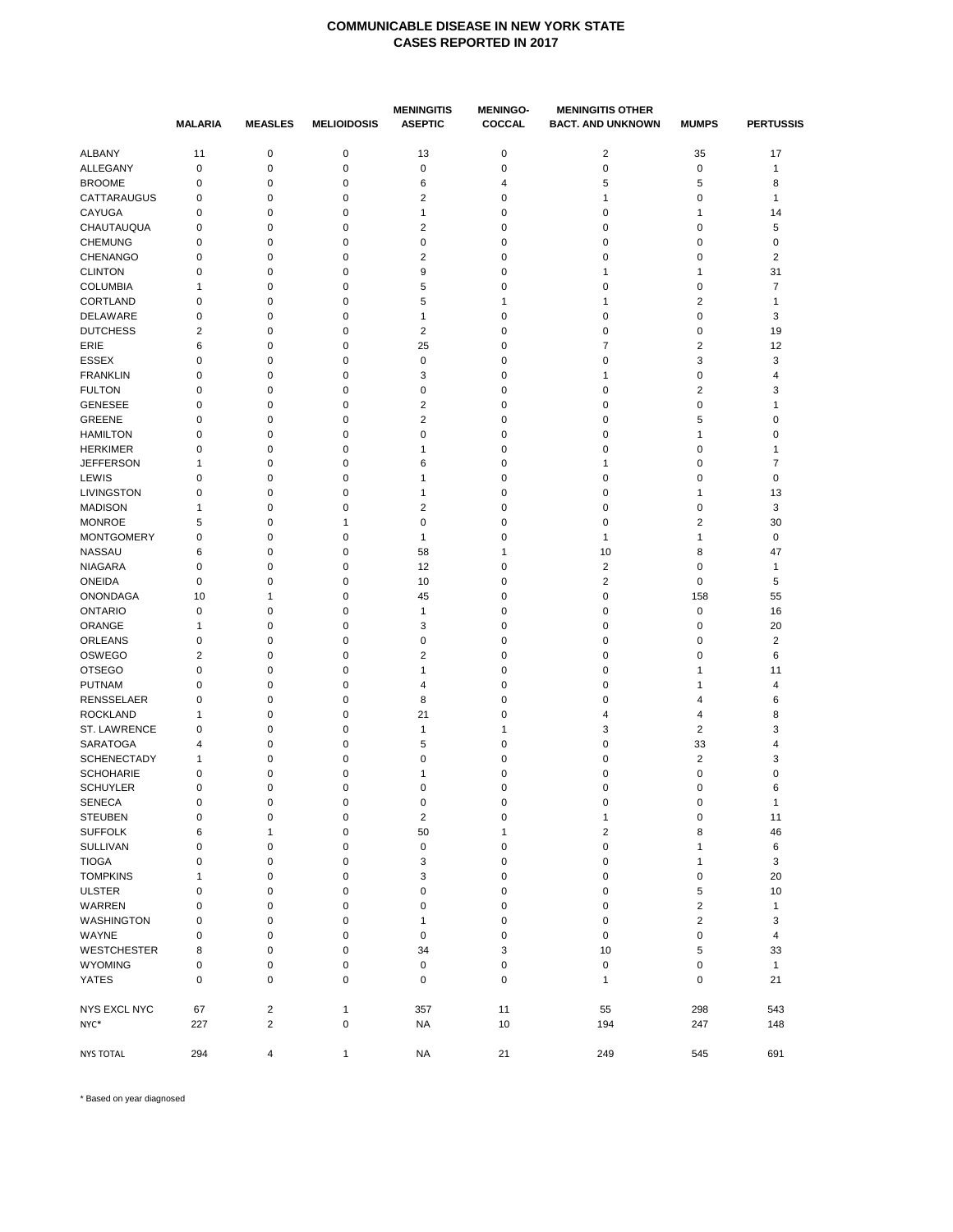|                                 | <b>PSITTACOSIS</b> | Q FEVER          | <b>RMSF</b>      | <b>RUBELLA</b> | <b>SALMONELLOSIS</b> | <b>SHIGELLOSIS</b>      | <b>STREP GROUP A</b><br><b>INVASIVE</b> | <b>STREP GROUP B</b><br><b>INVASIVE</b> |
|---------------------------------|--------------------|------------------|------------------|----------------|----------------------|-------------------------|-----------------------------------------|-----------------------------------------|
| <b>ALBANY</b>                   | $\mathbf 0$        | 0                | 2                | 0              | 31                   | 3                       | 21                                      | 33                                      |
| ALLEGANY                        | $\pmb{0}$          | $\pmb{0}$        | $\mathbf 0$      | 0              | 3                    | 0                       | $\sqrt{2}$                              | $\overline{2}$                          |
| <b>BROOME</b>                   | 1                  | 0                | $\mathbf{1}$     | 0              | 18                   | $\overline{2}$          | 11                                      | 27                                      |
| <b>CATTARAUGUS</b>              | $\mathbf 0$        | $\mathbf 0$      | $\mathbf 0$      | 0              | 11                   | 0                       | $\mathbf{1}$                            | 11                                      |
| CAYUGA                          | 0                  | 0                | 0                | 0              | 6                    | 3                       | 1                                       | 10                                      |
| CHAUTAUQUA                      | $\mathbf 0$        | $\mathbf 0$      | $\mathbf 0$      | 0              | 15                   | 1                       | 6                                       | 11                                      |
| <b>CHEMUNG</b>                  | $\mathbf 0$        | 0                | $\mathbf 0$      | 0              | 4                    | 0                       | 6                                       | 5                                       |
| CHENANGO                        | 0                  | 0                | $\mathbf 0$      | 0              | 4                    | 0                       | 3                                       | 6                                       |
| <b>CLINTON</b>                  | $\mathbf 0$        | $\mathbf 0$      | $\overline{2}$   | 0              | 5                    | 0                       | 1                                       | 13                                      |
| <b>COLUMBIA</b>                 | $\mathbf 0$        | $\mathbf 0$      | $\mathbf 0$      | 0              | 3                    | 1                       | $\mathbf{1}$                            | 5                                       |
| CORTLAND                        | 0                  | 0                | $\mathbf 0$      | 0              | 4                    | 1                       | 1                                       | 8                                       |
| DELAWARE                        | 0                  | 0                | $\mathbf{1}$     | 0              | 5                    | 1                       | 3                                       | $\overline{7}$                          |
| <b>DUTCHESS</b>                 | $\mathbf 0$        | $\mathbf 0$      | $\overline{2}$   | 0              | 38                   | 0                       | 15                                      | 30                                      |
|                                 |                    | 0                | $\mathbf 0$      |                |                      |                         | 71                                      |                                         |
| ERIE                            | 0<br>$\mathbf 0$   | $\mathbf 0$      | $\mathbf 0$      | 0              | 96                   | 38                      |                                         | 103                                     |
| <b>ESSEX</b>                    | $\mathbf 0$        | $\mathbf 0$      | $\mathbf 0$      | 0              | 6<br>3               | 1<br>0                  | 1<br>5                                  | $\overline{\mathbf{c}}$<br>5            |
| <b>FRANKLIN</b>                 |                    |                  |                  | 0              |                      |                         |                                         |                                         |
| <b>FULTON</b>                   | 0                  | 0                | 0                | 0              | 4                    | 0                       | 6                                       | 9                                       |
| <b>GENESEE</b>                  | 0                  | 0                | 0                | 0              | 8                    | 0                       | 1                                       | 12                                      |
| <b>GREENE</b>                   | $\mathbf 0$        | $\mathbf 0$      | $\mathbf 0$      | 0              | 1                    | 1                       | 3                                       | 5                                       |
| <b>HAMILTON</b>                 | 0                  | 0                | $\mathbf 0$      | 0              | 0                    | 0                       | 0                                       | $\pmb{0}$                               |
| <b>HERKIMER</b>                 | $\mathbf 0$        | $\mathbf 0$      | $\mathbf 0$      | 0              | 5                    | 0                       | 4                                       | 9                                       |
| <b>JEFFERSON</b>                | $\mathbf 0$        | $\mathbf 0$      | $\mathbf 0$      | 0              | 26                   | 0                       | 5                                       | 15                                      |
| LEWIS                           | $\mathbf 0$        | $\mathbf 0$      | $\mathbf 0$      | 0              | 6                    | 1                       | 1                                       | 1                                       |
| LIVINGSTON                      | 0                  | 0                | $\mathbf 0$      | 0              | 6                    | 1                       | $\overline{\mathbf{c}}$                 | 6                                       |
| <b>MADISON</b>                  | $\mathbf 0$        | $\mathbf 0$      | $\mathbf 0$      | 0              | 11                   | 1                       | 6                                       | 6                                       |
| <b>MONROE</b>                   | $\mathbf 0$        | 0                | $\mathbf 0$      | 0              | 114                  | 58                      | 57                                      | 101                                     |
| <b>MONTGOMERY</b>               | 0                  | 0                | $\mathbf 0$      | 0              | $\overline{7}$       | 0                       | 6                                       | 10                                      |
| <b>NASSAU</b>                   | $\mathbf 0$        | $\mathbf 0$      | $\overline{7}$   | 0              | 168                  | 45                      | 54                                      | 164                                     |
| <b>NIAGARA</b>                  | $\mathbf 0$        | 0                | $\mathbf 0$      | 0              | 11                   | 3                       | 18                                      | 21                                      |
| <b>ONEIDA</b>                   | 0                  | 0                | $\mathbf 0$      | 0              | 18                   | 1                       | 12                                      | 38                                      |
| <b>ONONDAGA</b>                 | $\mathbf 0$        | $\mathbf 0$      | $\mathbf 0$      | 0              | 66                   | 15                      | 26                                      | 48                                      |
| <b>ONTARIO</b>                  | $\mathbf 0$        | $\mathbf 0$      | $\mathbf 0$      | 0              | 15                   | $\overline{7}$          | 5                                       | 15                                      |
| ORANGE                          | 0                  | 0                | $\mathbf 0$      | 0              | 29                   | 3                       | 14                                      | 33                                      |
| ORLEANS                         | $\mathbf 0$        | $\mathbf 0$      | $\mathbf 0$      | 0              | 6                    | 3                       | 0                                       | 9                                       |
| OSWEGO                          | $\mathbf 0$        | 0                | $\mathbf 0$      | 0              | 11                   | $\overline{\mathbf{c}}$ | 6                                       | 5                                       |
| <b>OTSEGO</b>                   | 0                  | 0                | 0                | 0              | $\overline{7}$       | 0                       | 7                                       | 8                                       |
| <b>PUTNAM</b>                   | 0                  | 0                | $\mathbf 0$      | 0              | 18                   | 1                       | 3                                       | 9                                       |
| <b>RENSSELAER</b>               | 0                  | 0                | $\mathbf 0$      | 0              | 11                   | $\overline{\mathbf{c}}$ | 12                                      | 16                                      |
| <b>ROCKLAND</b>                 | 0                  | 0                | 4                | 0              | 47                   | 6                       | 12                                      | 29                                      |
| ST. LAWRENCE                    | $\mathbf 0$        | $\mathbf 0$      | $\mathbf 0$      | 0              | 13                   | 1                       | $\overline{7}$                          | 12                                      |
| <b>SARATOGA</b>                 | $\mathbf 0$        | $\mathbf 0$      | 3                | 0              | 9                    | 0                       | 10                                      | 24                                      |
| <b>SCHENECTADY</b>              | 0                  | $\mathbf 0$      | 2                | 0              | 12                   | 9                       | 11                                      | 12                                      |
| <b>SCHOHARIE</b>                | 0                  | 0                | 0                | 0              | 3                    | 0                       | 0                                       | $\overline{\mathbf{c}}$                 |
| <b>SCHUYLER</b>                 | $\mathbf 0$        | 0                | $\mathbf 0$      | 0              | $\mathbf{1}$         | 0                       | 0                                       | $\mathbf 0$                             |
|                                 |                    |                  |                  |                |                      |                         |                                         |                                         |
| <b>SENECA</b><br><b>STEUBEN</b> | 0<br>$\pmb{0}$     | 0<br>$\mathbf 0$ | 0<br>$\mathbf 0$ | 0<br>0         | 6<br>12              | 1<br>$\mathbf{1}$       | 4<br>$\overline{\mathbf{c}}$            | 5<br>14                                 |
| <b>SUFFOLK</b>                  | $\mathbf 0$        | $\mathbf 0$      | 6                | 0              |                      | 37                      |                                         | 144                                     |
|                                 |                    |                  |                  |                | 198                  |                         | 56                                      |                                         |
| <b>SULLIVAN</b>                 | 0                  | $\mathbf 0$      | $\pmb{0}$        | 0              | 14                   | $\overline{c}$          | $\overline{\mathbf{c}}$                 | 5                                       |
| <b>TIOGA</b>                    | $\mathbf 0$        | $\mathbf 0$      | $\mathbf{1}$     | 0              | 5                    | 0                       | 4                                       | 5                                       |
| <b>TOMPKINS</b>                 | $\mathbf 0$        | $\mathbf 0$      | $\mathbf{1}$     | 0              | 8                    | 1                       | 3                                       | $\overline{7}$                          |
| <b>ULSTER</b>                   | $\mathbf 0$        | $\mathbf 0$      | 3                | 0              | 13                   | 0                       | 8                                       | 20                                      |
| WARREN                          | $\mathbf 0$        | $\mathbf 0$      | $\mathsf 0$      | 0              | 8                    | 0                       | 3                                       | 5                                       |
| WASHINGTON                      | $\mathbf 0$        | $\mathbf{1}$     | $\mathbf 0$      | 0              | $\overline{4}$       | 0                       | 3                                       | 9                                       |
| WAYNE                           | $\mathbf 0$        | $\mathbf 0$      | $\mathbf 0$      | 0              | 18                   | 3                       | 3                                       | 10                                      |
| <b>WESTCHESTER</b>              | 0                  | 0                | $\mathbf{1}$     | $\mathbf 0$    | 122                  | 30                      | 35                                      | 98                                      |
| <b>WYOMING</b>                  | $\mathbf 0$        | $\mathbf 0$      | $\mathbf 0$      | 0              | 6                    | 0                       | $\mathbf 0$                             | 3                                       |
| <b>YATES</b>                    | $\mathbf 0$        | $\mathbf 0$      | 0                | 0              | $\overline{7}$       | 0                       | 3                                       | 3                                       |
| <b>NYS EXCL NYC</b>             | $\mathbf{1}$       | $\mathbf{1}$     | 36               | 0              | 1306                 | 286                     | 563                                     | 1225                                    |
| NYC*                            | $\pmb{0}$          | $\mathbf{1}$     | $\overline{2}$   | $\overline{2}$ | 1080                 | 454                     | 300                                     | <b>NA</b>                               |
|                                 |                    |                  |                  |                |                      |                         |                                         |                                         |
| <b>NYS TOTAL</b>                | $\mathbf{1}$       | $\overline{2}$   | 38               | $\overline{c}$ | 2386                 | 740                     | 863                                     | <b>NA</b>                               |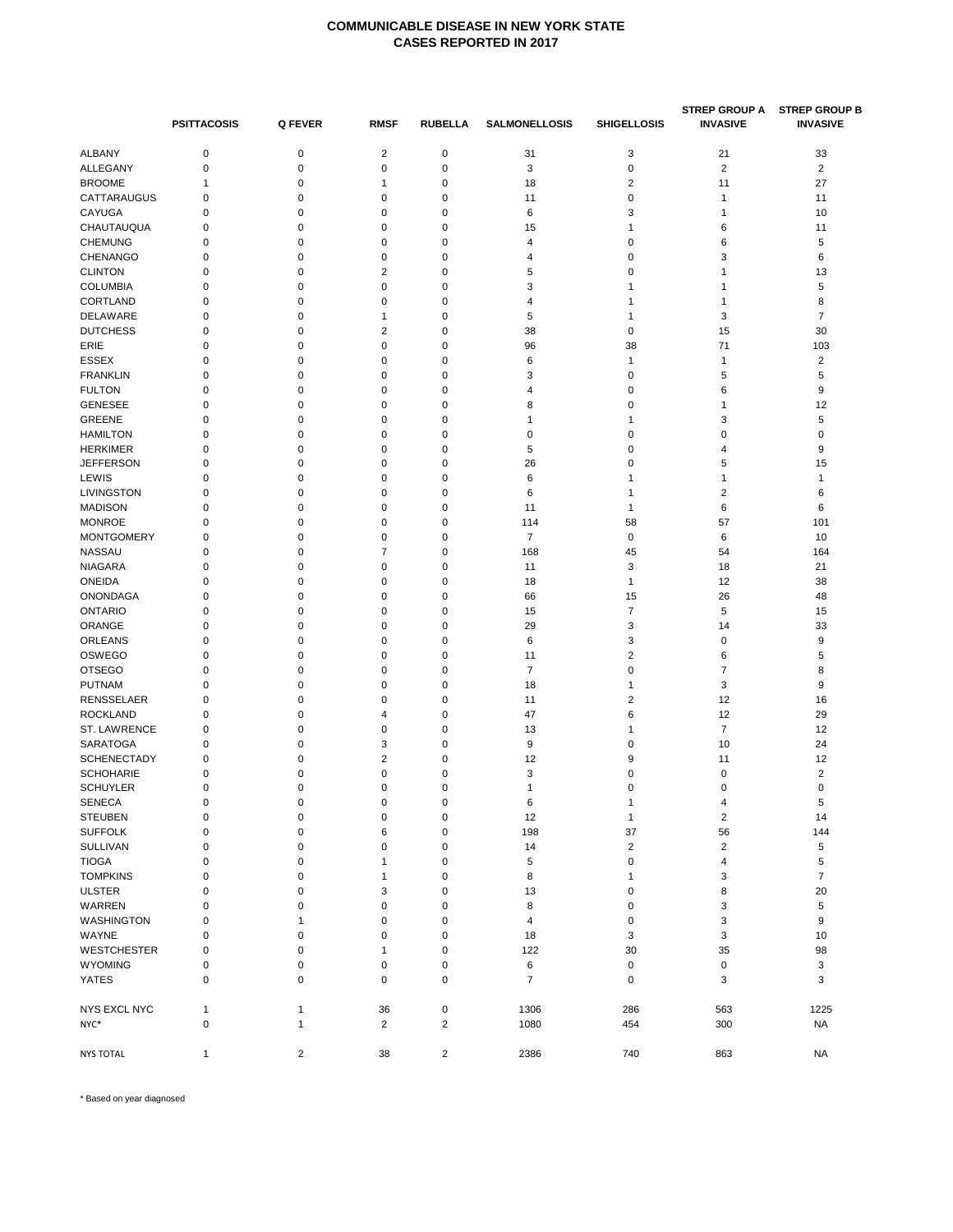|                    |                     |                         |                         |                |                         | <b>TOXIC</b>                        |             |                          |  |  |
|--------------------|---------------------|-------------------------|-------------------------|----------------|-------------------------|-------------------------------------|-------------|--------------------------|--|--|
|                    | <b>STREP PNEUMO</b> |                         | <b>SYPHILIS</b>         |                | <b>SHOCK</b>            |                                     |             |                          |  |  |
|                    | <b>INVASIVE</b>     | <b>SYPHILIS EARLY</b>   | <b>LATE</b>             | <b>TETANUS</b> |                         | SYNDROME TUBERCULOSIS TYPHOID FEVER |             | <b>VIBRIOSIS</b>         |  |  |
|                    |                     |                         |                         |                |                         |                                     |             |                          |  |  |
| ALBANY             | 21                  | 85                      | 36                      | $\pmb{0}$      | 3                       | 8                                   | 1           | 1                        |  |  |
| ALLEGANY           | $\overline{7}$      | 1                       | $\mathbf{1}$            | $\mathbf 0$    | 0                       | $\pmb{0}$                           | 0           | 0                        |  |  |
| <b>BROOME</b>      | 22                  | 4                       | 9                       | $\mathbf 0$    | 0                       | 2                                   | 0           | 0                        |  |  |
| CATTARAUGUS        | $\overline{7}$      | 0                       | $\overline{\mathbf{c}}$ | 0              | 0                       | $\mathbf{1}$                        | 0           | 0                        |  |  |
| CAYUGA             | 8                   | 1                       | 0                       | $\mathbf 0$    | 0                       | $\mathbf{1}$                        | 0           | 0                        |  |  |
| CHAUTAUQUA         | 10                  | 2                       | 4                       | $\mathbf 0$    | 0                       | 1                                   | 0           | 0                        |  |  |
| <b>CHEMUNG</b>     | 13                  | 10                      | $\overline{\mathbf{c}}$ | $\mathbf 0$    | 0                       | $\mathbf 0$                         | 0           | 0                        |  |  |
| <b>CHENANGO</b>    | 6                   | 1                       | $\overline{\mathbf{c}}$ | 0              | 0                       | 0                                   | 0           | 0                        |  |  |
| <b>CLINTON</b>     | 12                  | 9                       | 0                       | 0              | 1                       | 0                                   | 0           | 0                        |  |  |
| <b>COLUMBIA</b>    | 3                   | 10                      | 3                       | $\mathbf 0$    | 0                       | 3                                   | 0           | 0                        |  |  |
| CORTLAND           | $\overline{7}$      | 6                       | $\mathbf{1}$            | $\mathbf 0$    | 0                       | $\mathbf 0$                         | 0           | 0                        |  |  |
| DELAWARE           | 3                   | 1                       | 0                       | $\mathbf 0$    | 0                       | 0                                   | 0           | 1                        |  |  |
| <b>DUTCHESS</b>    | 18                  | 61                      | 21                      | $\mathbf 0$    | 0                       | 4                                   | 0           | 2                        |  |  |
|                    |                     |                         |                         |                |                         | 5                                   |             |                          |  |  |
| ERIE               | 72                  | 83                      | 74                      | $\mathbf 0$    | 0                       |                                     | 6           | 2                        |  |  |
| <b>ESSEX</b>       | 4                   | 0                       | 1                       | 0              | 0                       | $\mathbf 0$                         | 0           | 0                        |  |  |
| <b>FRANKLIN</b>    | 8                   | 1                       | $\overline{2}$          | $\mathbf 0$    | 0                       | $\mathbf 0$                         | 0           | 1                        |  |  |
| <b>FULTON</b>      | 5                   | 2                       | 0                       | $\mathbf 0$    | 0                       | $\mathbf{1}$                        | 0           | 0                        |  |  |
| <b>GENESEE</b>     | 6                   | 4                       | 3                       | 0              | 1                       | 1                                   | 0           | 0                        |  |  |
| <b>GREENE</b>      | 4                   | 2                       | $\overline{2}$          | $\mathbf 0$    | 0                       | $\mathbf 0$                         | 0           | 0                        |  |  |
| <b>HAMILTON</b>    | 0                   | 1                       | 0                       | 0              | 0                       | $\mathbf 0$                         | 0           | 0                        |  |  |
| <b>HERKIMER</b>    | 2                   | 1                       | 1                       | 0              | 0                       | 0                                   | 0           | 0                        |  |  |
| <b>JEFFERSON</b>   | 12                  | 5                       | $\overline{2}$          | $\mathbf 0$    | 0                       | $\mathbf{1}$                        | 0           | $\overline{\mathbf{c}}$  |  |  |
| LEWIS              | 5                   | 0                       | 0                       | $\mathbf 0$    | 0                       | $\mathbf 0$                         | 0           | 0                        |  |  |
| LIVINGSTON         | 5                   | 1                       | 0                       | $\mathbf 0$    | 0                       | $\mathbf 0$                         | 0           | 0                        |  |  |
| <b>MADISON</b>     | 6                   | 5                       | 0                       | $\mathbf 0$    | 0                       | $\mathbf 0$                         | 0           | 1                        |  |  |
| <b>MONROE</b>      | 64                  | 100                     | 72                      | $\mathbf 0$    | 5                       | 14                                  | 0           | 2                        |  |  |
| <b>MONTGOMERY</b>  |                     |                         |                         |                |                         |                                     |             |                          |  |  |
|                    | 4                   | 3                       | 0                       | $\mathbf 0$    | $\overline{\mathbf{c}}$ | 0                                   | 0           | 1                        |  |  |
| <b>NASSAU</b>      | 109                 | 168                     | 81                      | $\mathbf 0$    | 0                       | 40                                  | 7           | 12                       |  |  |
| <b>NIAGARA</b>     | 21                  | 8                       | 10                      | $\mathbf 0$    | 0                       | $\mathbf{1}$                        | 0           | $\mathbf 0$              |  |  |
| <b>ONEIDA</b>      | 23                  | 5                       | 12                      | $\mathbf 0$    | 0                       | 9                                   | 0           | 2                        |  |  |
| <b>ONONDAGA</b>    | 41                  | 40                      | 4                       | $\mathbf 0$    | 0                       | 6                                   | 1           | 4                        |  |  |
| <b>ONTARIO</b>     | 12                  | 2                       | 4                       | 0              | 0                       | $\mathbf 0$                         | 0           | 0                        |  |  |
| ORANGE             | 39                  | 51                      | 17                      | $\mathbf 0$    | 0                       | 9                                   | 0           | 0                        |  |  |
| ORLEANS            | 3                   | 0                       | 0                       | 0              | 0                       | 0                                   | 0           | 0                        |  |  |
| <b>OSWEGO</b>      | 9                   | $\overline{\mathbf{c}}$ | $\overline{\mathbf{c}}$ | 0              | 0                       | $\mathbf 0$                         | 0           | 0                        |  |  |
| <b>OTSEGO</b>      | 6                   | 3                       | 0                       | $\mathbf 0$    | 0                       | 0                                   | 0           | 0                        |  |  |
| <b>PUTNAM</b>      | 8                   | 10                      | 4                       | $\mathbf 0$    | 0                       | $\mathbf{1}$                        | 0           | 2                        |  |  |
| <b>RENSSELAER</b>  | 17                  | 23                      | 15                      | $\mathbf 0$    | $\overline{2}$          | $\mathbf{1}$                        | 0           | $\overline{2}$           |  |  |
| <b>ROCKLAND</b>    | 27                  | 31                      | 30                      | 0              | 0                       | 14                                  | 0           | 0                        |  |  |
| ST. LAWRENCE       | 19                  | 4                       | $\mathbf{1}$            | 0              | 0                       | $\mathbf{1}$                        | 0           | 0                        |  |  |
| <b>SARATOGA</b>    |                     | 12                      |                         | $\mathbf 0$    |                         | $\mathbf 0$                         |             |                          |  |  |
|                    | 16                  |                         | 6                       |                | 0                       |                                     | 1           | 1                        |  |  |
| <b>SCHENECTADY</b> | 16                  | 22                      | 28                      | 0              | 3                       | 0                                   | 0           |                          |  |  |
| <b>SCHOHARIE</b>   | 0                   | 1                       | $\mathbf 0$             | $\mathbf 0$    | 0                       | $\mathbf 0$                         | 0           | 1                        |  |  |
| <b>SCHUYLER</b>    |                     | 3                       | $\pmb{0}$               | $\pmb{0}$      | 0                       | 0                                   | 0           | 0                        |  |  |
| <b>SENECA</b>      | 3                   | 3                       | 3                       | $\pmb{0}$      | 0                       | 0                                   | $\pmb{0}$   | 0                        |  |  |
| <b>STEUBEN</b>     | 11                  | 3                       | $\mathbf{1}$            | $\mathbf{1}$   | $\pmb{0}$               | 0                                   | 0           | 0                        |  |  |
| <b>SUFFOLK</b>     | 100                 | 151                     | 126                     | $\pmb{0}$      | 0                       | 34                                  | 0           | 9                        |  |  |
| SULLIVAN           | $\mathbf 2$         | $\boldsymbol{9}$        | 3                       | $\pmb{0}$      | $\pmb{0}$               | $\overline{\mathbf{c}}$             | 0           | $\pmb{0}$                |  |  |
| <b>TIOGA</b>       | 5                   | 2                       | 0                       | 0              | $\pmb{0}$               | 0                                   | 0           | 0                        |  |  |
| <b>TOMPKINS</b>    | $\overline{7}$      | 11                      | 4                       | $\mathbf 0$    | $\mathbf 0$             | $\overline{\mathbf{c}}$             | 0           | 0                        |  |  |
| <b>ULSTER</b>      | 19                  | 16                      | 15                      | 0              | 0                       | 0                                   | 1           | 1                        |  |  |
| WARREN             | 10                  | 4                       | $\mathbf{1}$            | $\pmb{0}$      | $\pmb{0}$               | 0                                   | $\mathbf 0$ | $\overline{\mathbf{c}}$  |  |  |
| WASHINGTON         |                     |                         |                         |                |                         |                                     |             |                          |  |  |
|                    | 5                   | 0                       | 2                       | $\pmb{0}$      | 0                       | $\pmb{0}$                           | 0           | 0                        |  |  |
| WAYNE              | 12                  | 3                       | 4                       | 0              | $\mathbf 2$             | 0                                   | 0           | 0                        |  |  |
| <b>WESTCHESTER</b> | 59                  | 142                     | 136                     | $\pmb{0}$      | $\mathbf{1}$            | 31                                  | 4           | $\overline{\mathcal{I}}$ |  |  |
| <b>WYOMING</b>     | $\sqrt{2}$          | 1                       | $\pmb{0}$               | 0              | 0                       | 0                                   | 0           | 0                        |  |  |
| YATES              | $\overline{4}$      | 0                       | $\mathbf 0$             | $\mathbf 0$    | $\mathbf 0$             | 0                                   | 0           | $\mathbf 0$              |  |  |
| NYS EXCL NYC       | 940                 | 1129                    | 747                     | $\mathbf{1}$   | 20                      | 193                                 | 21          | 57                       |  |  |
| NYC*               | 691                 | 5144                    | 2849                    | $\pmb{0}$      | $\mathbf{1}$            | 613                                 | 37          | 36                       |  |  |
|                    |                     |                         |                         |                |                         |                                     |             |                          |  |  |
| <b>NYS TOTAL</b>   | 1631                | 6273                    | 3596                    | $\mathbf{1}$   | 21                      | 806                                 | 58          | 93                       |  |  |